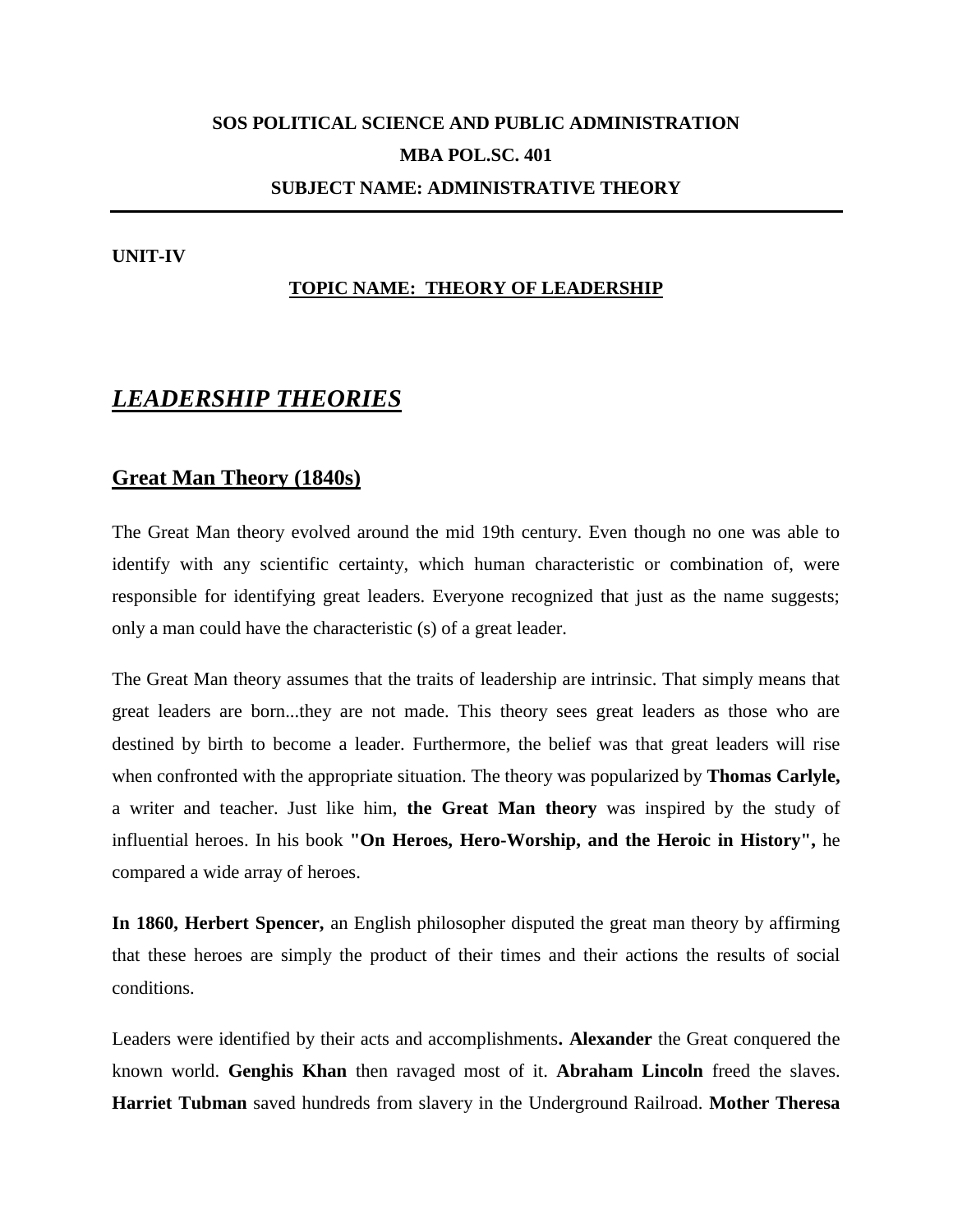aided and comforted thousands in Calcutta who were abandoned by society. The theory is that these people accomplished great things because fate determined they were great people and they were simply fulfilling their destiny. Eventually the **Great Man Theory** was abandoned in favor of the theories based on behavioral science.

## **Trait Theory (1930's - 1940's)**

The trait leadership theory believes that people are either born or are made with certain qualities that will make them excel in leadership roles. That is, certain qualities such as intelligence, sense of responsibility, creativity and other values puts anyone in the shoes of a good leader. In fact, **Gordon Allport**, an American psychologist,"...identified almost 18,000 English personalityrelevant terms" **(Matthews, Deary & Whiteman, 2003).**

The trait theory of leadership focused on analyzing mental, physical and social characteristic in order to gain more understanding of what is the characteristic or the combination of characteristics that are common among leaders.

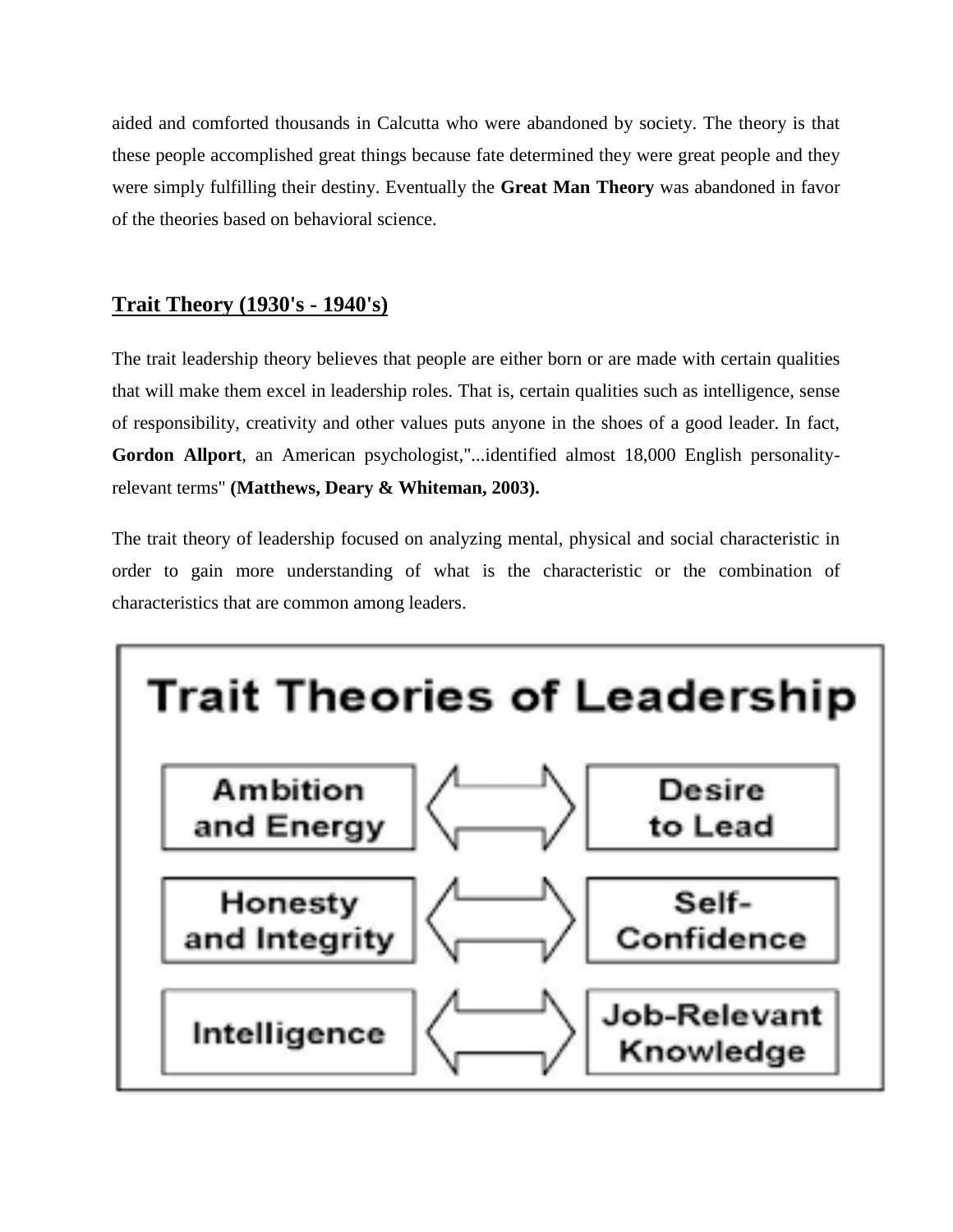Leaders inherit certain leadership qualities and traits that make them stand out from the crowd. These leadership abilities propel them to leadership status. The trait theory focuses on these personality traits. For instance, commitment, integrity and confidence are characteristics that are usually associated with a great leader.

By linking certain qualities with leadership, you are literally limiting its scope. What about people who possess these qualities but are not leaders. On the other hand, there are many examples of leaders who don't possess these qualities but still lead the team well. Ronald Reagan summed it up brilliantly when he said, **"The greatest leader is not one who does greatest things. He is the one that gets the people to do greatest things."**

There were many shortfalls with the trait leadership theory. However, from a psychology of personalities approach, **Gordon Allport's** studies are among the first ones and have brought, for the study of leadership, the behavioural approach.

- In the 1930s the field of Psychometrics was in its early years.
- Personality traits measurement weren't reliable across studies.
- Study samples were of low level managers

Explanations weren't offered as to the relation between each characteristic and its impact on leadership.

The context of the leader wasn't considered.

Many studies have analyzed the traits among existing leaders in the hope of uncovering those responsible for ones leadership abilities! In vain, the only characteristics that were identified among these individuals were those that were slightly taller and slightly more intelligent!

There are wide varieties of leadership qualities and characteristics. Santa Clara University and the Tom Peters Group outlined the following leadership characteristics: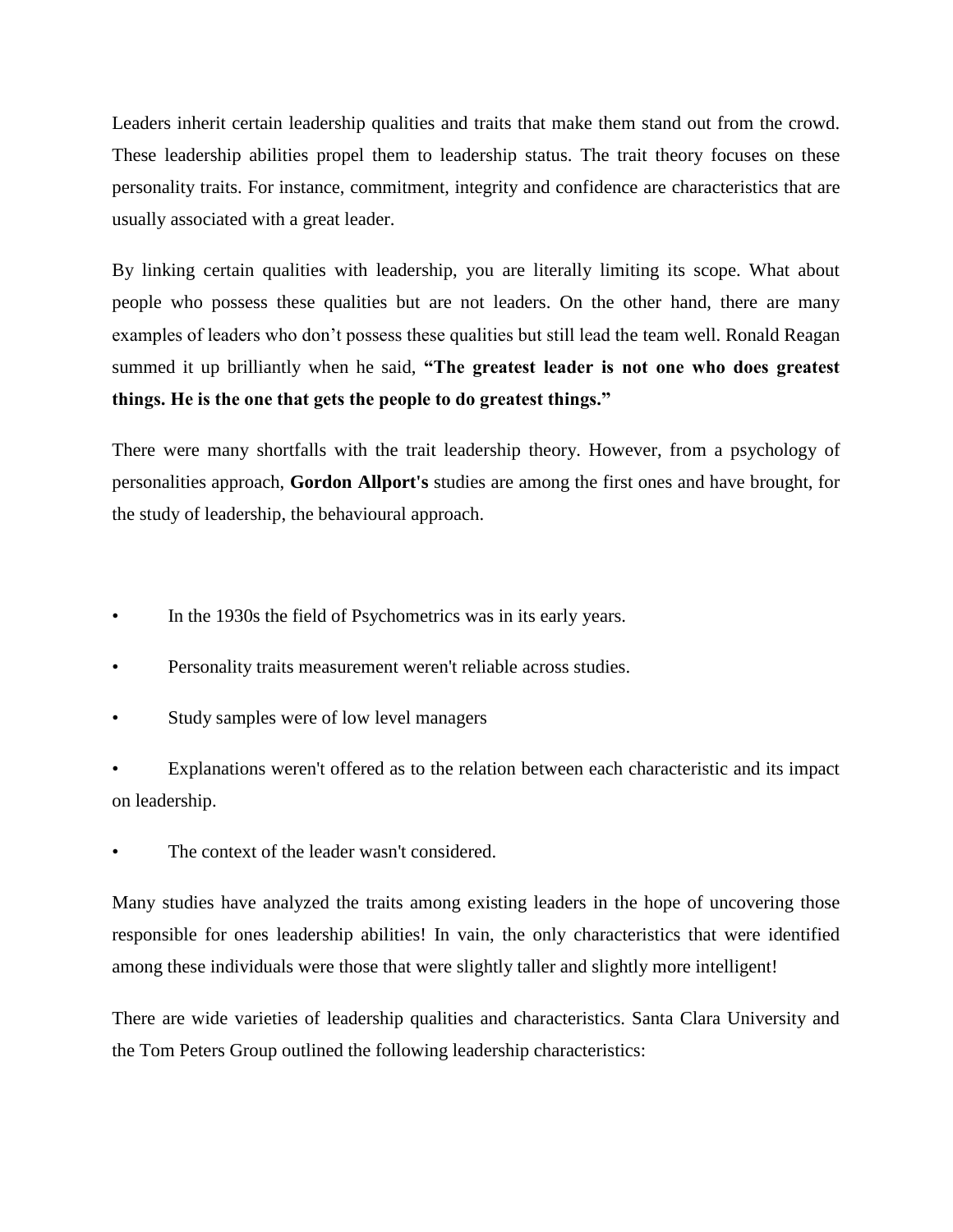**Honesty —** Display sincerity, integrity, and candor in all your actions. Deceptive behavior will not inspire trust.

**Competent —** Base your actions on reason and moral principles. Do not make decisions based on childlike emotional desires or feelings.

**Forward-looking —** Set goals and have a vision of the future. The vision must be owned throughout the organization. Effective leaders envision what they want and how to get it. They habitually pick priorities stemming from their basic values.

**Inspiring —** Display confidence in all that you do. By showing endurance in mental, physical, and spiritual stamina, you will inspire others to reach for new heights. Take charge when necessary.

**Intelligent —** Read, study, and seek challenging assignments.

**Fair-minded** — Show fair treatment to all people. Prejudice is the enemy of justice. Display empathy by being sensitive to the feelings, values, interests, and well-being of others.

**Broad-minded —** Seek out diversity.

**Courageous —** Have the perseverance to accomplish a goal, regardless of the seemingly insurmountable obstacles. Display a confident calmness when under stress.

**Straightforward** — Use sound judgment to make a good decisions at the right time.

**Imaginative —** Make timely and appropriate changes in your thinking, plans, and methods. Show creativity by thinking of new and better goals, ideas, and solutions to problems. Be innovative!

#### **Behavioural Theories (1940's - 1950's)**

In reaction to the trait leadership theory, the behavioural theories are offering a new perspective, one that focuses on the behaviours of the leaders as opposed to their mental, physical or social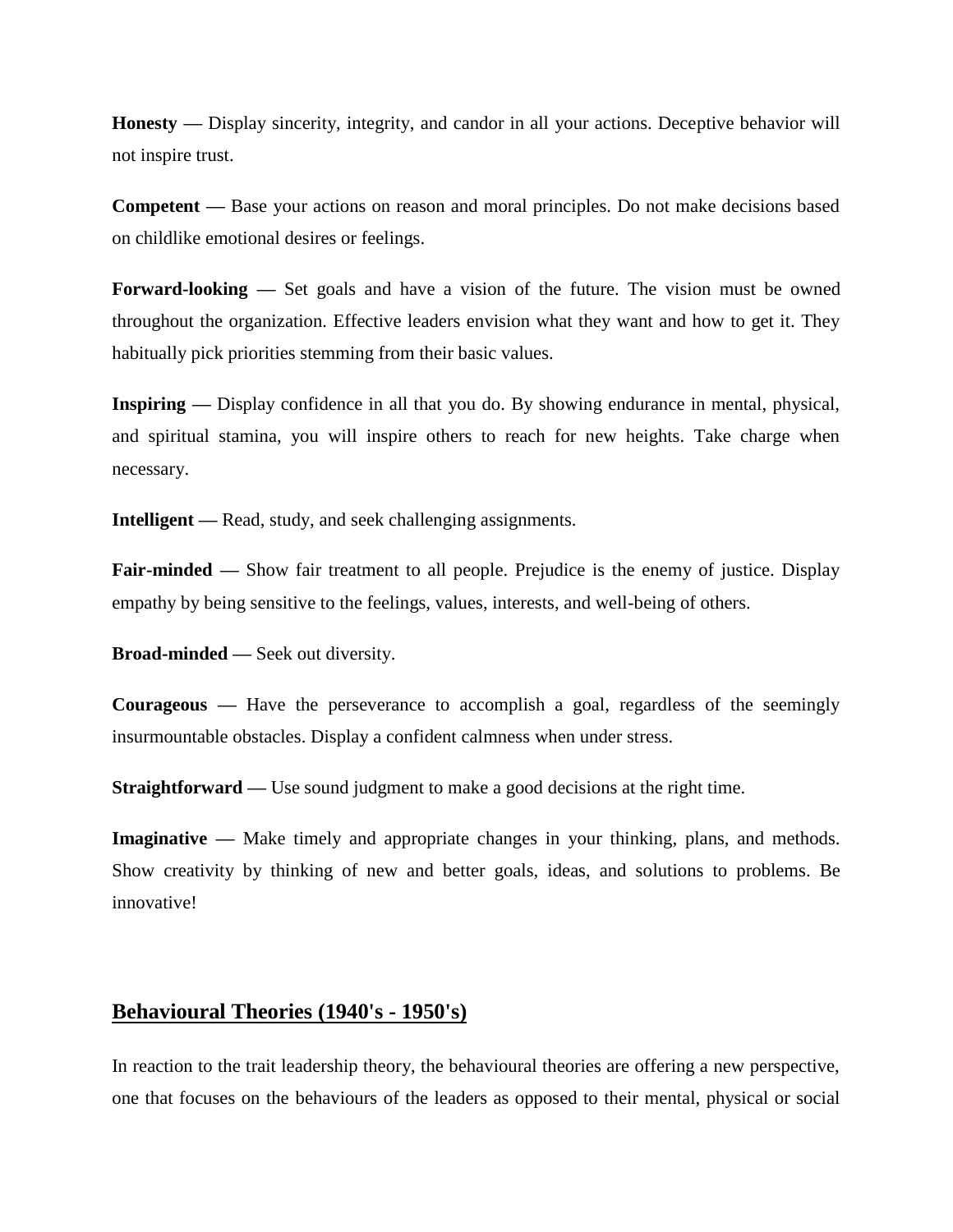characteristics. Thus, with the evolutions in psychometrics, notably the factor analysis, researchers were able to measure the cause an effects relationship of specific human behaviours from leaders. From this point forward anyone with the right conditioning could have access to the once before elite club of naturally gifted leaders. In other words, leaders are made not born.

The behavioural theories first divided leaders in two categories. Those that were concerned with the tasks and those concerned with the people. Throughout the literature these are referred to as different names, but the essence are identical.

### **Contingency Theories (1960's)**

The Contingency Leadership theory argues that there is no single way of leading and that every leadership style should be based on certain situations, which signifies that there are certain people who perform at the maximum level in certain places; but at minimal performance when taken out of their element.

To a certain extent contingency leadership theories are an extension of the trait theory, in the sense that human traits are related to the situation in which the leaders exercise their leadership. It is generally accepted within the contingency theories that leader are more likely to express their leadership when they feel that their followers will be responsive.

According to leadership experts **White and Hodgson**, **"Effective leadership is about striking the right balance between needs, context and behavior."** Great leaders focus on the needs of the followers, analyze the situation and tweak their behavior accordingly. Success in leadership hinges on multiple factors such as leadership style, relationship with followers and the situation.

#### **Transformational Leadership Theories (1970s)**

The concepts of transformational leadership were brought to prominence by political sociologist **James MacGregor Burns,** in the late 1970s. Burns identified two types of leadership,